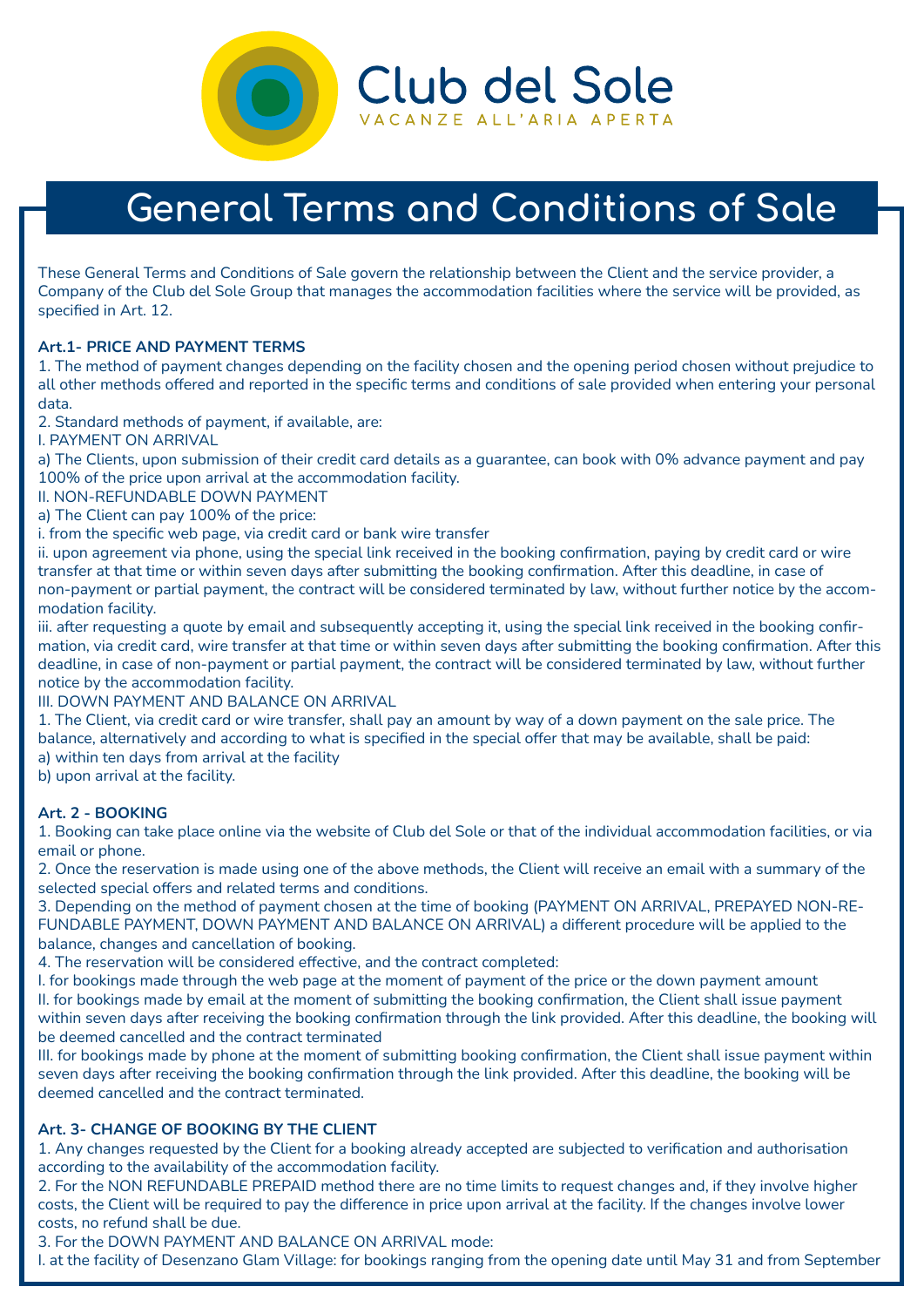18 to October 3, the Client can request changes up to 48 hours before arrival, after which the limitations referred to in art. 3.8 shall apply. For bookings related to the periods from June 1 to July 8 and from August 28 to September 17, the Client can request changes up to 10 days before arrival, after which the limitations referred to in art. 3.8 shall apply. For bookings related to the periods from July 9 to August 27, the Client can request changes up to 10 days before arrival, after which the limitations referred to in art. 3.8 shall apply.

II. in all the facilities (except that of Desenzano Glam Village) for bookings ranging from the opening date until May 31 and from September 5 to the village closing date, the Client can request changes up to 48 hours before arrival, after which the limitations referred to in art. 3.8 shall apply. For bookings related to the periods from June 1 to August 4 and from August 29 to September 4, the Client can request changes up to 10 days before arrival, after which the limitations referred to in art. 3.8 shall apply. For bookings related to the periods from August 5 to August 28, the Client has the possibility to request changes up to 10 days before arrival, after which the limitations referred to in art. 3.8 shall apply. III. For PAYMENT ON ARRIVAL the Client can request changes up to 24 hours before arrival.

4. For DOWN PAYMENT AND BALANCE ON ARRIVAL in the event of a request for change beyond the terms referred to in art. 3.3, No. I, II and III, if the amount of the new booking is lower than the previous one, no refund will be issued.

5. For DOWN PAYMENT AND BALANCE ON ARRIVAL mode, in case of a request for change, the amount of the down payment and the price may be recalculated according to the request, which may be followed by a request to the Client for integration of the down payment, price paid or to be paid.

6. Only in the event of a decrease in the number of accommodations available, the provisions referred to in art. 5 (partial withdrawal) shall apply.

7. If a price change occurs as a result of a Client's request, and the accommodation facility accepts it, a written notice will be sent confirming the new price.

8. In the event that the request for change is received by the accommodation facility after the deadlines referred to in Art. 3.3, No. I, II and III, it will be impossible to change:

- the arrival date
- the departure date
- the supplementary beach service
- the supplementary swimming pool service
- the supplementary board and lodging service.

## **Art. 4- CHANGE OF A BOOKING BY THE ACCOMMODATION FACILITY**

1. The accommodation facility reserves the right to unilaterally change the contract terms and conditions. The related notification shall occur via a durable medium, such as, for example, e-mail.

2. If before the stay begins, the accommodation facility is forced to significantly change one or more of the main features of the services or to significantly increase the price, the Client, may withdraw from the contract within 10 days without paying withdrawal fees by issuing a notification via a durable medium, such as e-mail.

3. In the event that the Client notifies the wish to withdraw from the contract, the accommodation facility may offer the Clients an alternative service of equivalent or higher quality.

4. In the event of withdrawal from the contract, if the Client does not accept an alternative service, the accommodation facility will reimburse all payments issued by or on behalf of the Clients without undue delay and in any case within fourteen days after withdrawal from the contract.

5. In the event of failure to reply regarding the changes proposed by the accommodation facility, the proposal is deemed accepted without further terms or conditions.

6. If the changes of significant importance made by the accommodation facility lead to a service of lower quality or cost, the Client is entitled to an appropriate reduction in price.

7. If the significant changes to the contract proposed by the accommodation facility imply a service of higher quality or cost in the same or another accommodation facility, the Client shall not be required to pay any additional fee.

#### **Art. 5- CLIENT'S WITHDRAWAL**

1. The cancellation of a booking, or withdrawal, must be notified exclusively by e-mail at annullamenti@clubdelsole.com, specifying the name of the campsite/village, Surname and Name of the holder and booking number. Withdrawal notified by phone is not valid for cancellation purposes.

2. In case of withdrawal by the Client, the accommodation facility may apply the following penalties: I. For PAYMENT ON ARRIVAL

a) there are no penalties up to 24 hours before arrival. Subsequently, the penalty will be equal to 100% of the price. II. For DOWN PAYMENT AND BALANCE ON ARRIVAL

a) The Client is entitled to withdraw without penalty:

i. up to 48 hours before arrival, at the facility of Desenzano Glam Village, for bookings ranging from the opening date until May 31 and for bookings from September 18 to October 3; at all other facilities for bookings from the opening date until May 31 and for bookings from September 5 until the closing date of the accommodation facility

ii. up to 14 days before arrival at all accommodation acilities - excluding Desenzano Glam Village - for bookings from June 1 to August 4 and from August 29 to September 4, while for bookings from August 5 to August 28 withdrawal is free up to 30 days before arrival

iii. up to 7 days before arrival at Desenzano Glam Village for bookings from June 1 to July 8 and for bookings from August 28 to September 17, while for bookings from July 9 to August 27 up to 14 days before arrival

b) Without prejudice to the above, a penalty equal to 100% of the amount paid by the Client or any lower amount required in relation to the specific offer may apply.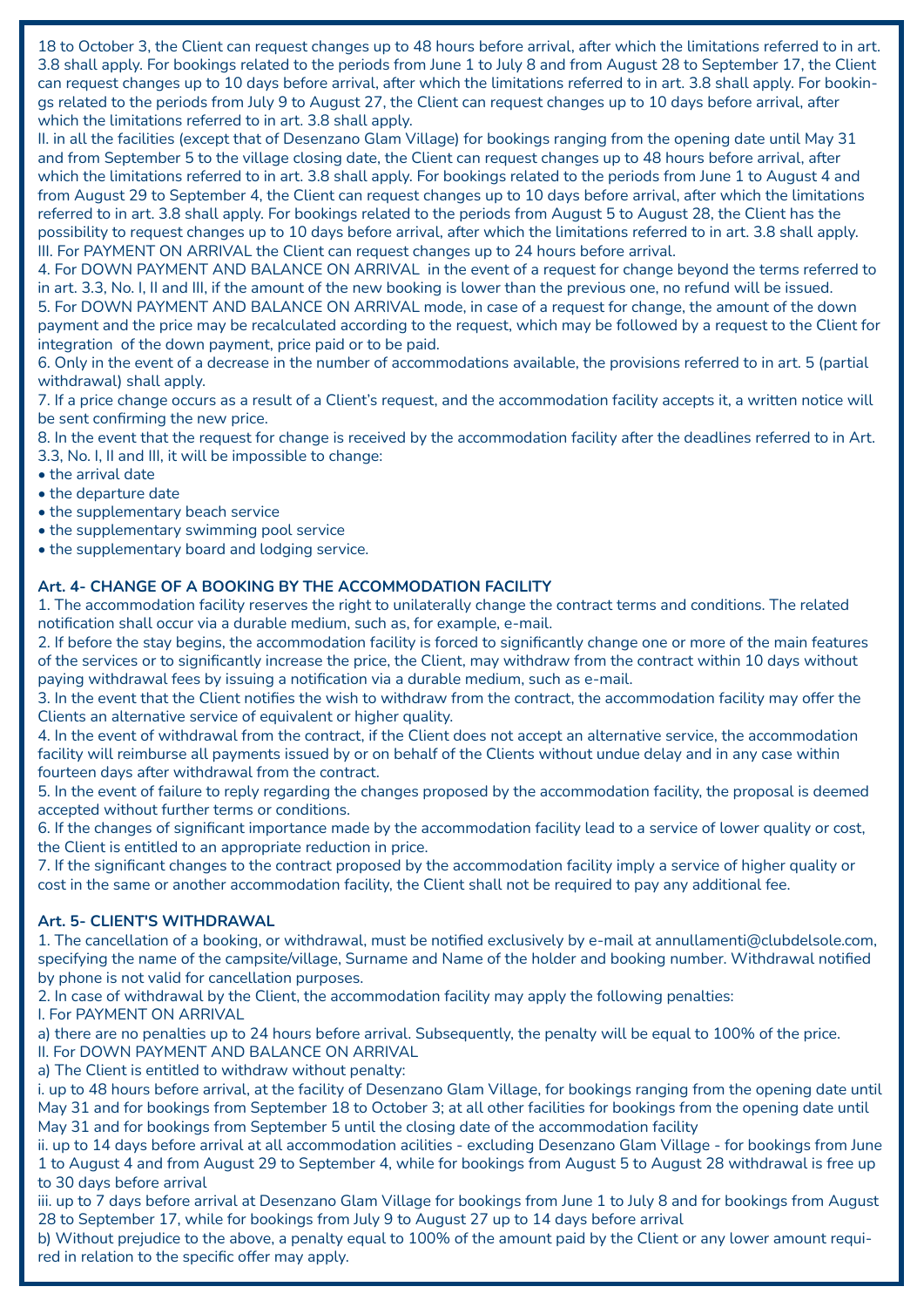#### III. For PREPAID NON REFUNDABLE PAYMENTS

a) The amount paid is non-refundable either in case of cancellation or in case of failure to show up at the facility.

3. In the event of inevitable and extraordinary circumstances occurring at destination or in its immediate vicinity and which have a substantial impact on the performance of the contract or transportation to the destination, the Client has the right to withdraw from the contract before beginning the stay without paying any penalty and shall be entitled to a full refund of payments made for the service, but shall not be entitled to additional compensation.

4. In the event that a refund is due, the refund will be issued via wire transfer within 30 business days from the time of acceptance of the reimbursement request.

## **Art. 6- WITHDRAWAL OF THE ACCOMMODATION FACILITY**

1. The accommodation facility may withdraw from the contract and offer the Client a full refund of payments issued for the stay, but is not obligated to pay any additional compensation if it is unable to execute the contract due to inevitable and extraordinary circumstances, notifying withdrawal to the Client, without undue delay, before the start date of the stay.

## **Art. 7- COVID-19**

1. In the event that inevitable and extraordinary circumstances due to the COVID-19 emergency, occurring at the place of destination or at the place of residence of the guest, make it impossible to stay at the facility or to reach it, the accommodation facility shall refund the amount of the booking paid and unused.

2. In case of quarantine of the holder of the booking or one of the declared participants of the stay, a voucher equal to the booking amount paid and unused shall be issued. The voucher can be used by the end of the year following that of issue in an accommodation facility of choice among those belonging to the Club del Sole Group, depending on availability.

## **Art. 8- EARLY DEPARTURE**

1. In case of early departure, no refunds will be issued.

## **Art. 9- DELAYED ARRIVALS**

1. In case of late arrivals that were not accepted by the accommodation facility, the Client shall be required to pay the full amount agreed at the time of booking.

#### **ART. 10- SPECIFIC TERMS AND CONDITIONS**

1. Special terms and conditions specified in the special offer shall prevail over these General Terms and Conditions.

#### **ART. 11- REGULATION OF THE ACCOMMODATION FACILITY**

1. The Customer and his guests undertake to respect the Regulation of the accommodation facility published on the relative website, and in force from time to time, which the Customer expressly declares to know and accept without reservation.

2. The Customer undertakes to enforce the Regulation also for his guests and to make them aware of the obligations deriving from the aforesaid Regulation.

3. Failure to comply with even one of the provisions of the Regulation, as well as the general obligation to maintain a polite behavior that does not disturb the normal and polite coexistence with the other guests of the accommodation facility, may involve the removal of the Customer and the Customer's guests. In the above case, if the Client or his guests do not provide it themselves, the accommodation facility will proceed with the removal and / or eventual disposal of all the goods left in the facility without any further communication and with exemption from any liability for the accommodation facility.

#### **Art. 12- CLUB DEL SOLE GROUP ACCOMMODATION FACILITIES**

1. The accommodation facilities of the Club del Sole Group and their managing companies are listed below.

• **Adriano Family Camping Village** - Adriano Marina Gest S.r.l. a single member Company, with registered office in Ravenna (RA) Hamlet Punta Marina Terme, via dei Campeggi 7, Tax Code and VAT 0252480392.

• **Centro Turistico Città di Bologna** - Bologna Gest S.r.l. a single member Company, with registered office in Forlì (FC), via Biondini 27, Tax Code and VAT 04052500370.

• **Desenzano Lake Village** - Desenzano Gest S.r.l. a single member Company, with registered office in Forlì (FC), via Biondini n. 27, Tax Code and VAT 04205800404.

• **Rimini Family Camping Village** - Rimini Gest S.r.l. a single member Company, with registered office in Forlì (FC), via Biondini n. 27, Tax Code and VAT 04438810402.

• **International Riccione Family Camping Village** - Riccione Gest S.r.l. a single member Company, with registered office in Riccione (RN) via Torino n. 80, Tax Code and VAT 04302200409.

• **Italia Family Camping Village** - Viareggio Gest S.r.l., with registered office in Forlì (FC), via Biondini n. 27, Tax Code and VAT 04534800406.

• **Jesolo Mare Family Camping Village** - Jesolo Gest S.r.l. a single member Company, with registered office in Jesolo (VE), viale Oriente n. 144, Tax Code and VAT 04358500272.

• **La Risacca Family Camping Village** - La Risacca S.r.l. a single member Company, with registered office in Porto S. Elpidio (FM), via Europa n. 100, avente codice fiscale 04669570154 e partita iva 01494540444.

• **Marina Family Village** - Adriano Marina Gest S.r.l. a single member Company, with registered office in Ravenna (RA)